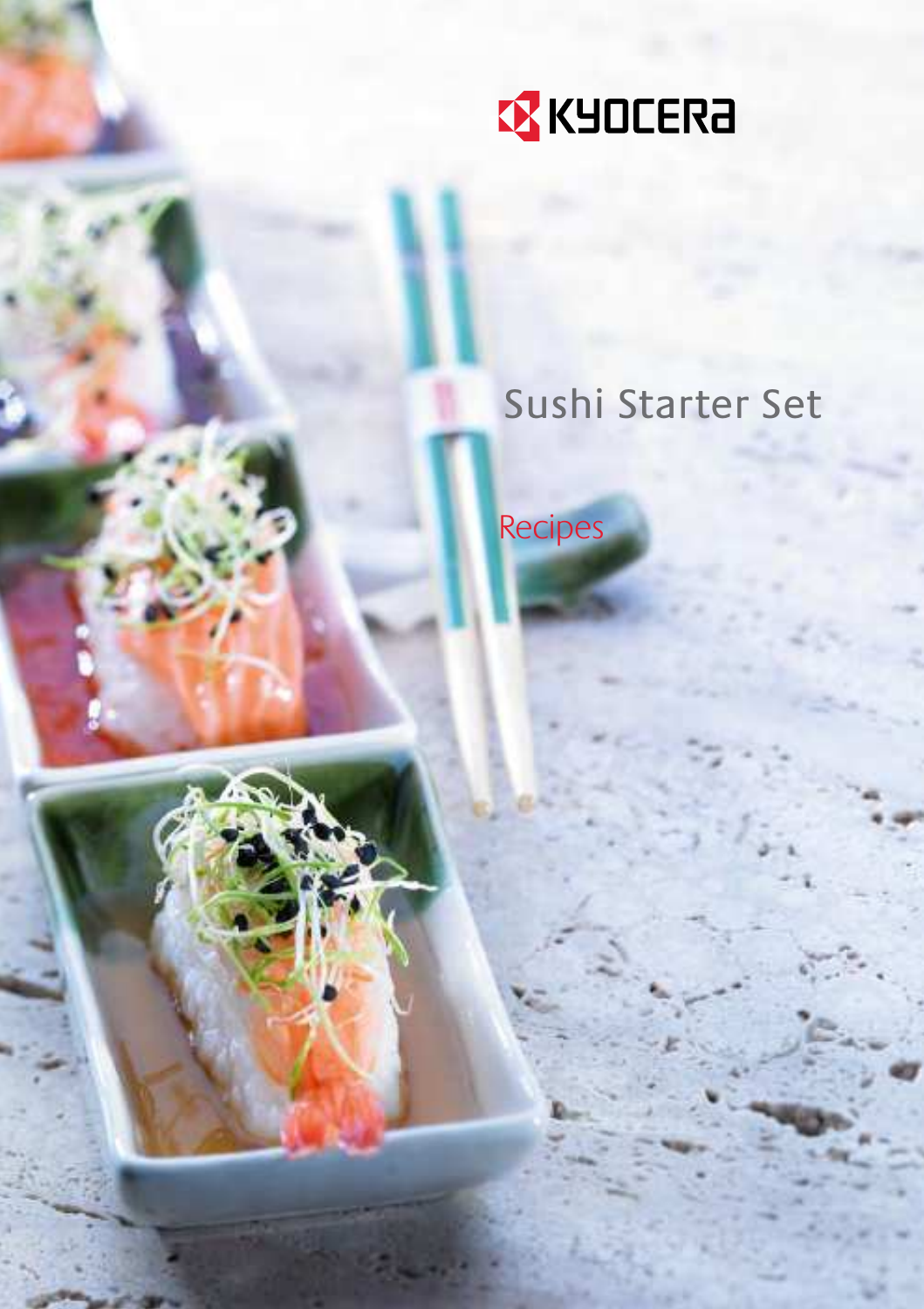## **EX** KYOCERA

## The highest precision and dexterity while cooking

The special properties of Kyocera ceramic knives make cooking a pleasure. The dense and smooth surface of the blade allows for the most precise cuts. The extreme hardness of the material ensures above-average edge retention. Plus they are amazingly light, extremely flexible, and corrosion-free. The ergonomic handle makes these knives comfortable, easy to hold, and essential in any kitchen.



#### You don't have to be Japanese to make perfect Sushi!

Sushi is becoming very popular. In this recipe book, Sushi chef Timo Koennecke of moSushi explains step by step how to make the Japanese specialty yourself. With the help of a few tricks, the right kitchen tools, and fresh ingredients it can be easy.

The owners of moSushi, Timo Koennecke and Michael Baisch, have learned their cooking skills from numerous Sushi masters. MoSushi has been present at different events throughout Europe since 2006. They coach top restaurants and offer Sushi cooking classes at their cooking school in Meerbusch, Germany.

Thank you for purchasing our high quality Kyocera Sushi Starter Set. Please enjoy making Sushi with our products, and enjoy your meal!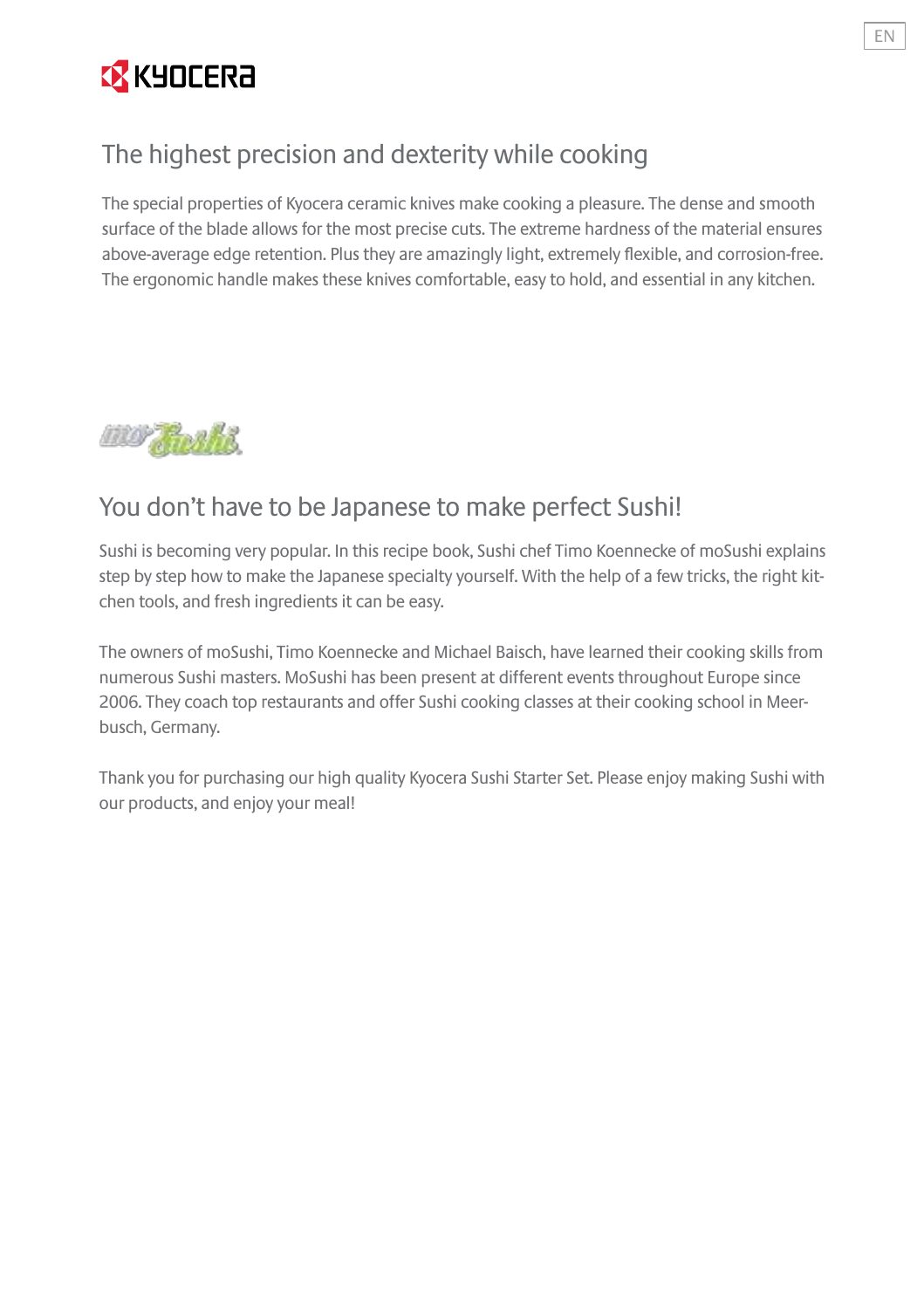## Simple Sushi basic recipe

Ingredients for Sushi rice (serves 2 persons)

- ▶ 300g Sushi rice
- ▶ 10 x 10 cm Konbu seaweed
- ▶ 35 ml Rice vinegar
- ▶ 10 g Sea salt
- ▶ 20 g Sugar

Ingredients for filling

- ▶ 2 pcs Nori
- $\overline{\phantom{a}}$  Fish e.g. Sashimi quality salmon, yellow tail fish, perch
- ▶ Crab meat
- `` Vegetable for Maki filling (e.g. cucumber, radish, carrot)
- ▶ Avocado
- ▶ Roasted sesame seeds
- ▶ Soy sauce
- Gari (pickled ginger)
- `` Wasabi paste
- $\blacktriangleright$  Cling film

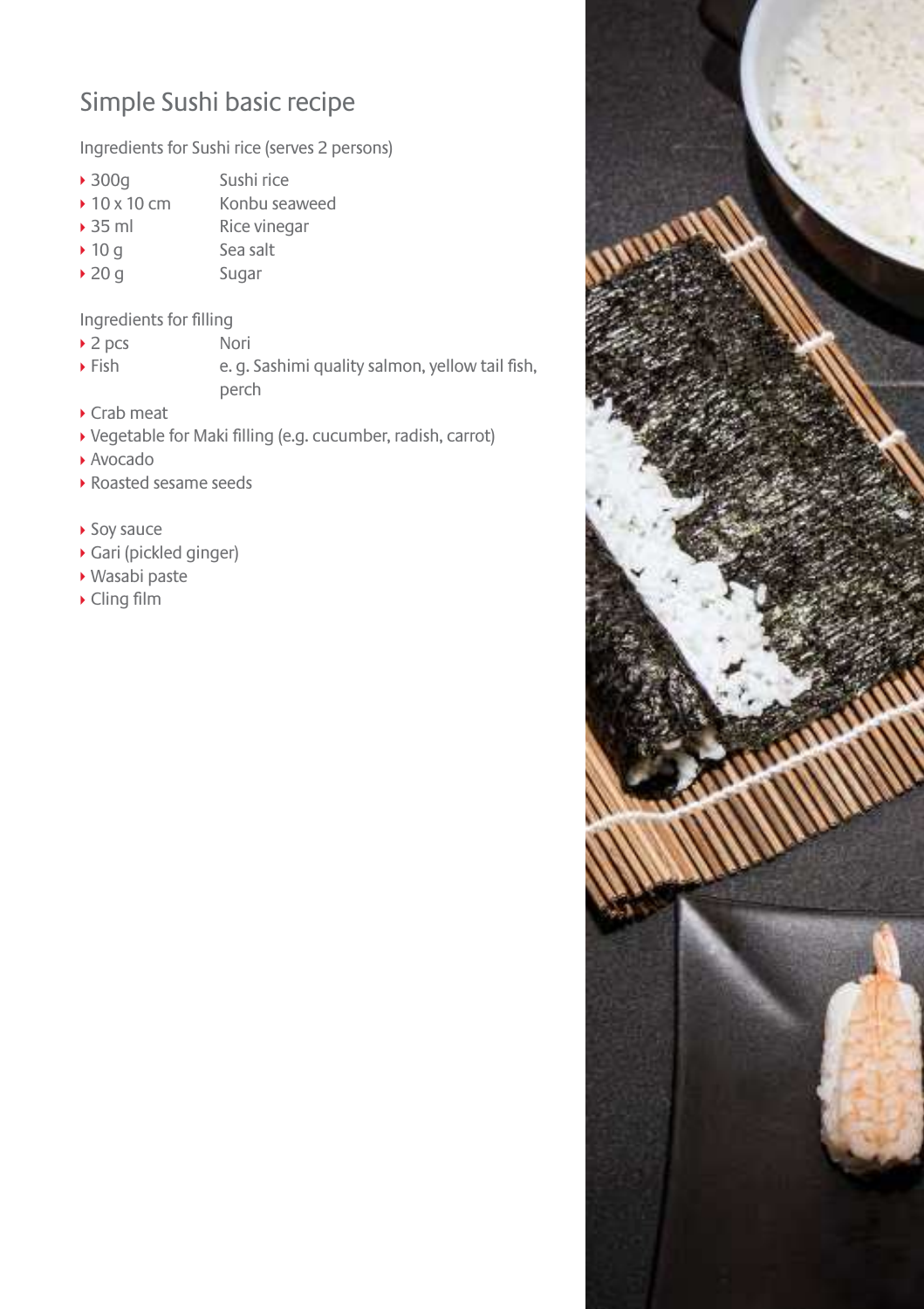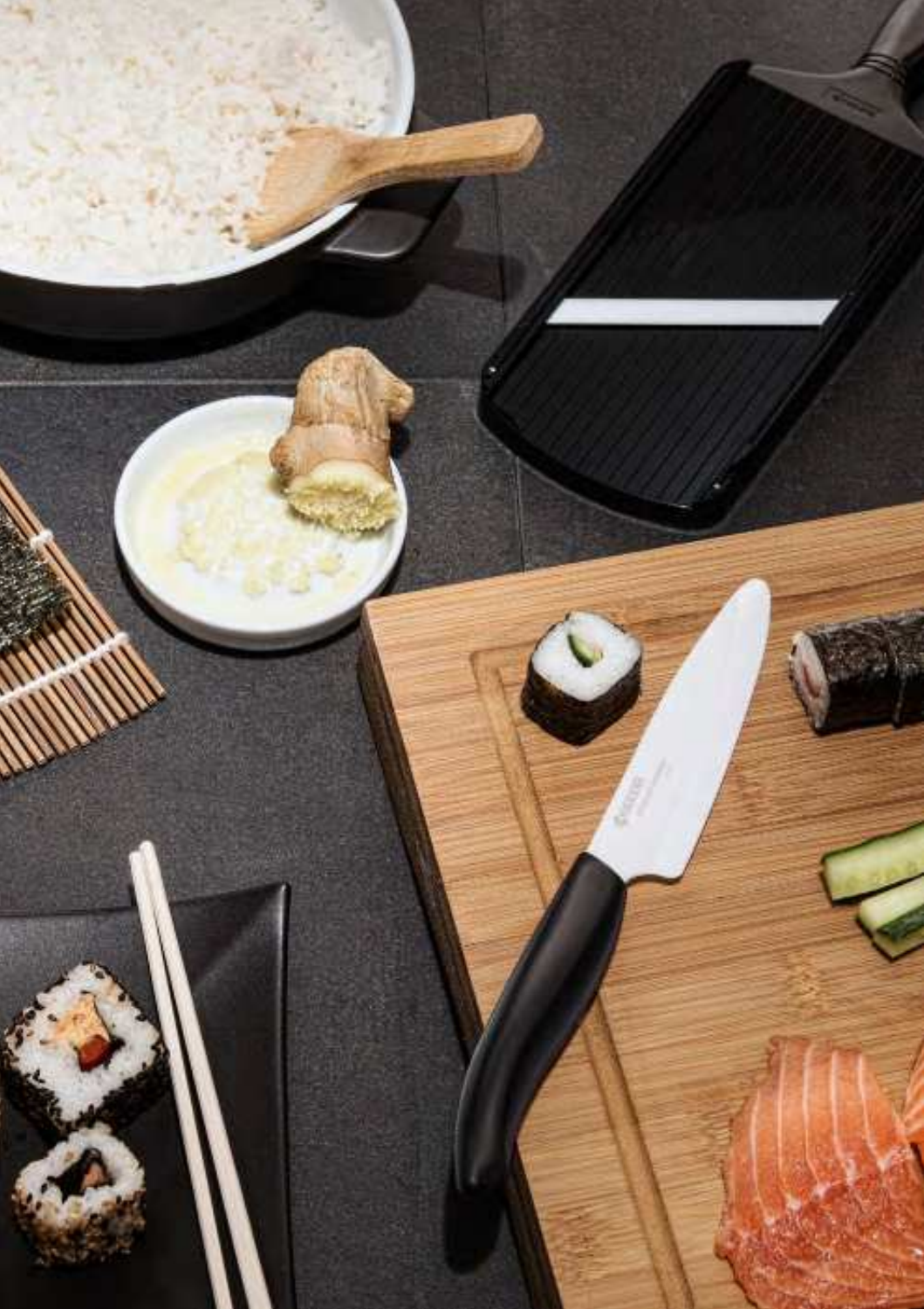## Rice Preparation

Sushi rice should be washed in cold water as many times as needed so the water runs clear. Afterwards, drain the rice in a strainer. Cook the rice in a rice cooker as per instructions, or in a normal pot according to the below steps:

Put the rice in a pot, with water in ratio of 1:1, and let it soak for 15-20 minutes. Put a piece of Konbu seaweed in the pot and remove it after cooking. Then, bring the rice to a boil and simmer it at the lowest heat with the lid on until the rice has absorbed the water completely.

In the meantime, prepare Sushi-Su, which is the vinegar mixture for Sushi rice. This has to be mixed with the rice immediately after the rice has finished cooking. Heat up 35 ml of Rice vinegar in a small pot. Dissolve 10 g Sea salt and 20 g white sugar in the vinegar. Then pour the Sushi-Su into a measuring cup.

Put the cooked, hot rice in a bowl, add 35 ml of the Sushi-Su and mix it consistently into the rice with a wooden spoon (Shamoji). Make sure to mix the rice thoroughly so that the kernels don't stick together too much. Leave the finished Sushi rice to cool slowly for about 30 minutes. To avoid it drying out, the rice should be covered after 15 minutes with a damp cotton towel.

## Filling Preparation

For the Maki filling the ingredients need to be cut in approx. 24 cm long, 1 cm wide strips. Round, long vegetables such as cucumber, radish and carrot need to be peeled in the traditional Japanese way called "Katsura Muki". The goal is to carefully peel the vegetable and afterwards to cut into thin, fine bars.

The Kyocera ceramic knife is an ideal tool for this step thanks to its light weight and precision cutting edge. Alternatively you can use the Kyocera ceramic slicer for this step.



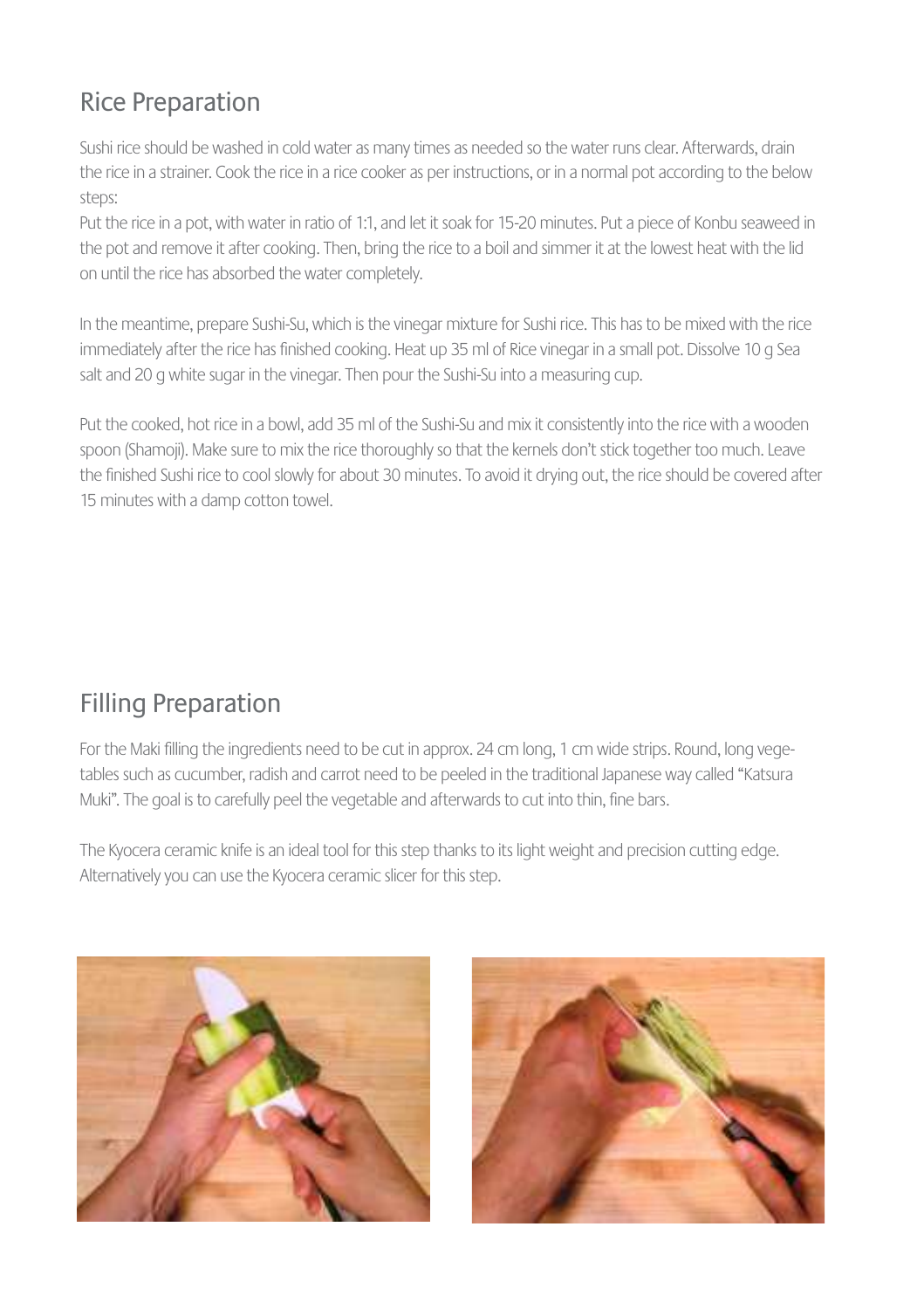#### Hoso-Maki

These are the small Sushi rolls which usually have only one kind of filling. Depending on your personal preference, the filling can vary - traditionally fish is used, but there are many great tasting vegetable Maki too. Place half a Nori sheet on the front edge of the Maki mat and cover with warm Sushi rice by taking an egg sized rice ball and placing it in the middle of the bottom half of the Nori sheet.

 $\rightarrow$  Tip: The rice is easier to form with wet fingers.

Then spread the rice to both sides evenly in a layer approx. 5 mm height. Leave a 1 cm strip at the top side of the Nori uncovered by the rice.

The filling should be placed in the middle of the rice layer, and you can add Wasabi if you like.







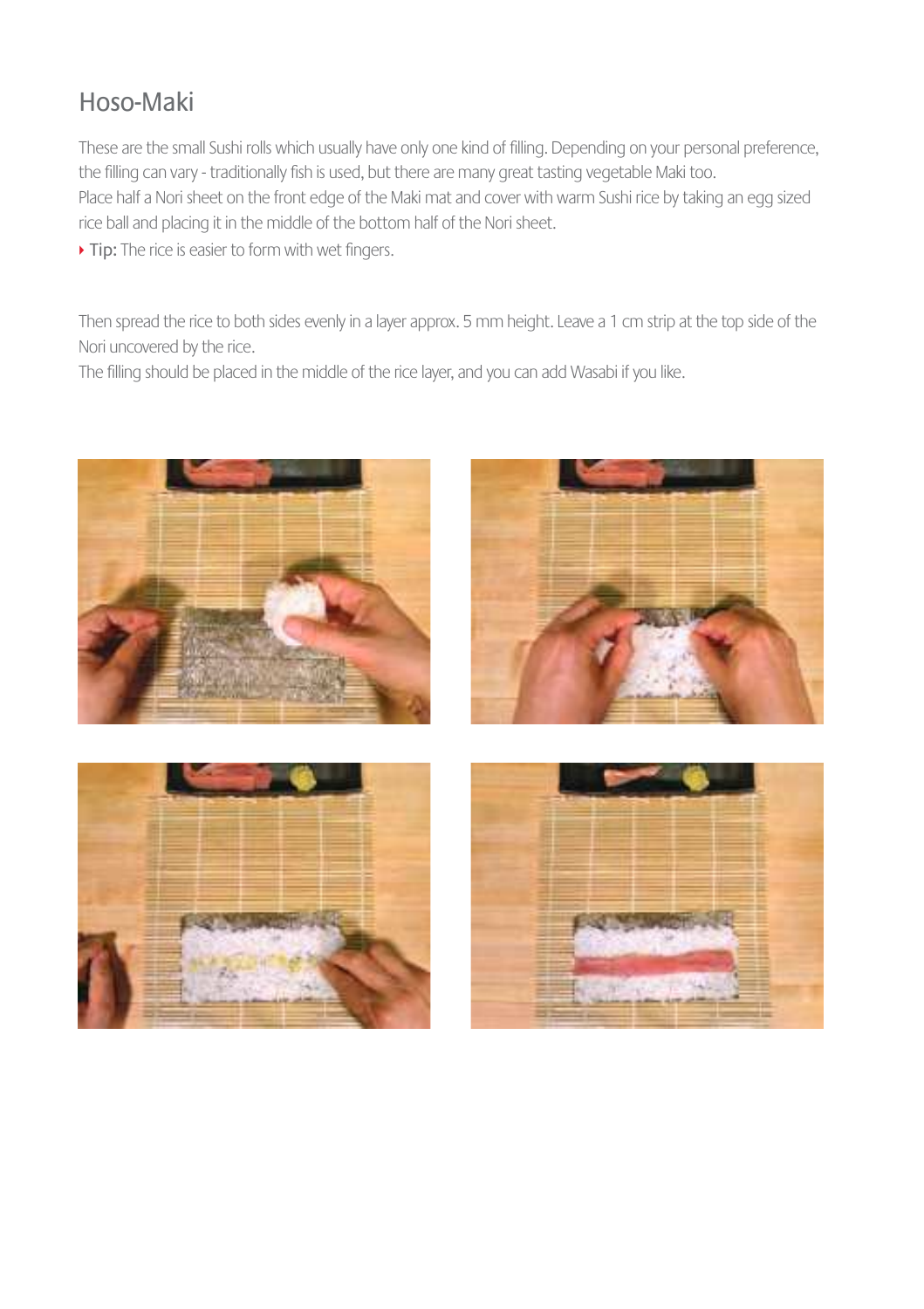Take the front side of Maki mat and roll it over the filling. Put the bottom edge together with the top edge. The rice free strip should be still visible. Finally, roll the Maki mat one more time so that the Maki lies on the fold.



Before serving, cut the Maki into 6 pieces.

If Tip: First cut the Maki in half and then cut these halves into three equal pieces. The wet blade of your Kyocera ceramic knife will cut smoothly through the sticky rice.

The easiest way of serving Maki is to place it with the cut side facing up. Serve with Soy sauce, Gari amd Wasabi.



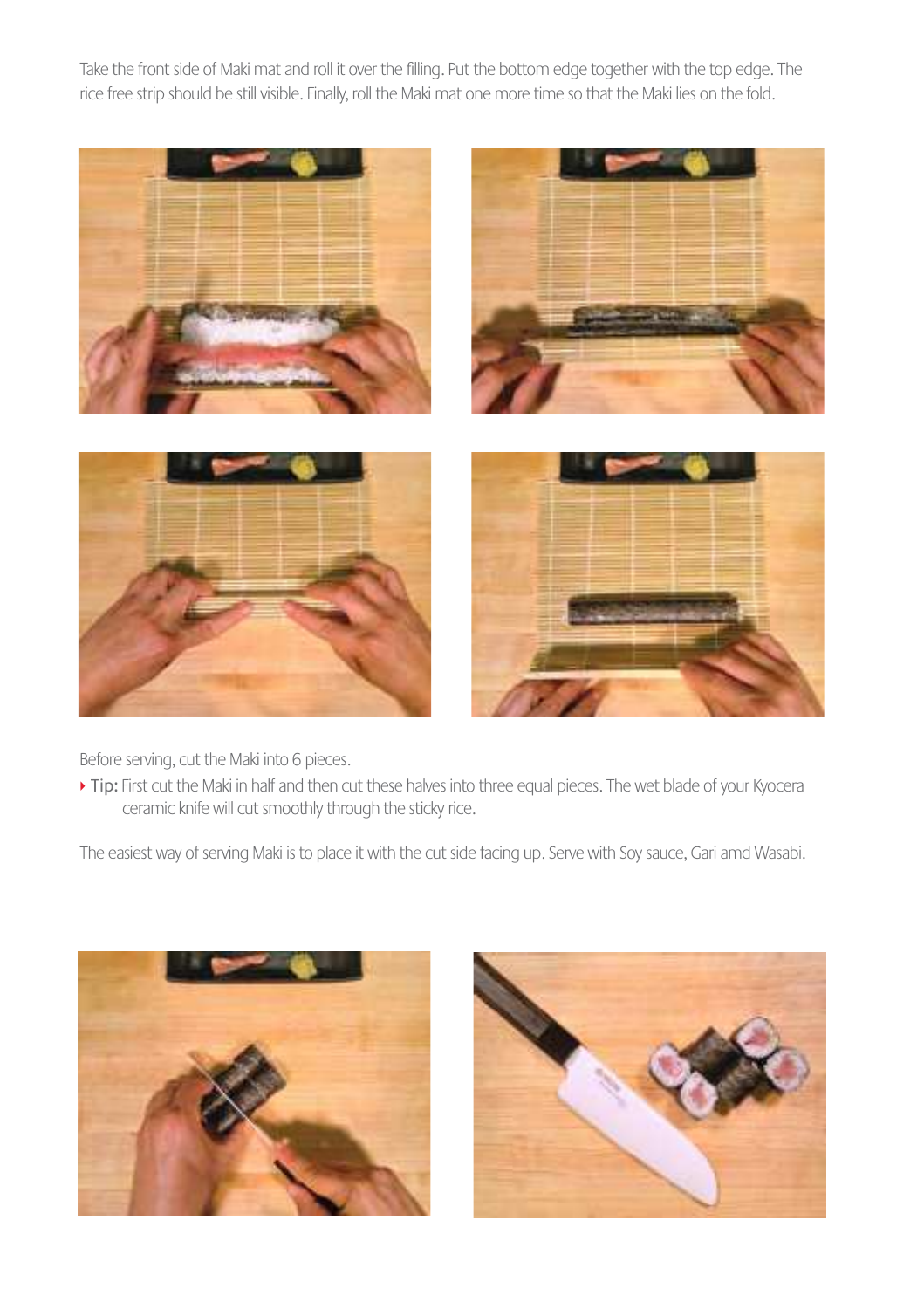#### Ura-Maki

Ura-Maki means, opposite rolls' - the rice is on the outside, and the Nori is on the inside. Hier ist der Reis außen und das Norialgenblatt innen. The classic variation of Ura Maki is the 'California roll'. It is made with crab meat, avocado and cucumber sticks.

Cut the avocado in half, remove the seed, remove the skin. Slice the halves into thin strips.

Wrap the Maki mat with cling film to avoid the rice sticking.

Spread a tennis ball sized rice ball on a half sized Nori, completely covering one side with rice. Then flip this upside down, so that the rice covered side is on the bottom.

Place the ingredients in the middle of the upside down Nori and roll it the same way as when following the Hoso maki steps.

Dip the roll into roasted sesame seeds and cut the roll in half with a wet Kyocera knife. Both halves should be cut into three equal pieces or bite-size pieces.







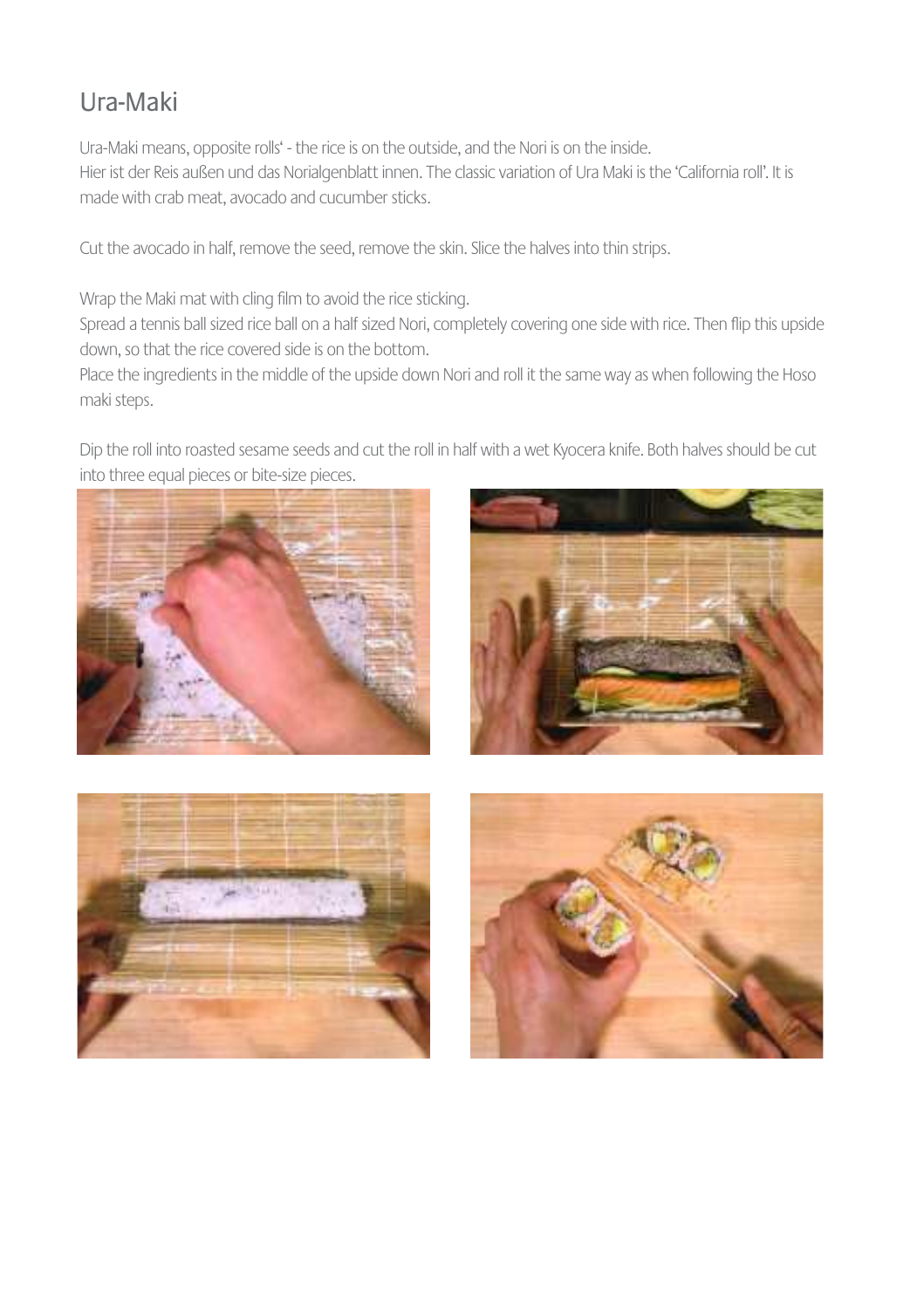#### Nigiri

Nigiri are the original Japanese Sushi form, used to properly present and recognise the most beautiful and high value pieces of fish. The best fish to use for making Nigiri is an approximately 300 g, hand's-width cut of "Saku", which can be purchased from a fishmonger by special request.

Cut the Saku against the grain into a thumb thick sized fillet about 10 to 15 g. Rest the blade horizontally on the fillet, with the back of the blade in contact with the fish, to make sure you get a clean, smooth cut. The sharp Kyocera ceramic knife makes this easy.

If you like you can add some Wasabi under the fish fillet ("Neta").

Place a fish fillet onto a thumb sized rice ball (about 20-25 g) – remember, having wet hands will make this easier. Hold the Nigiri inside your palm and lightly press to shape it.

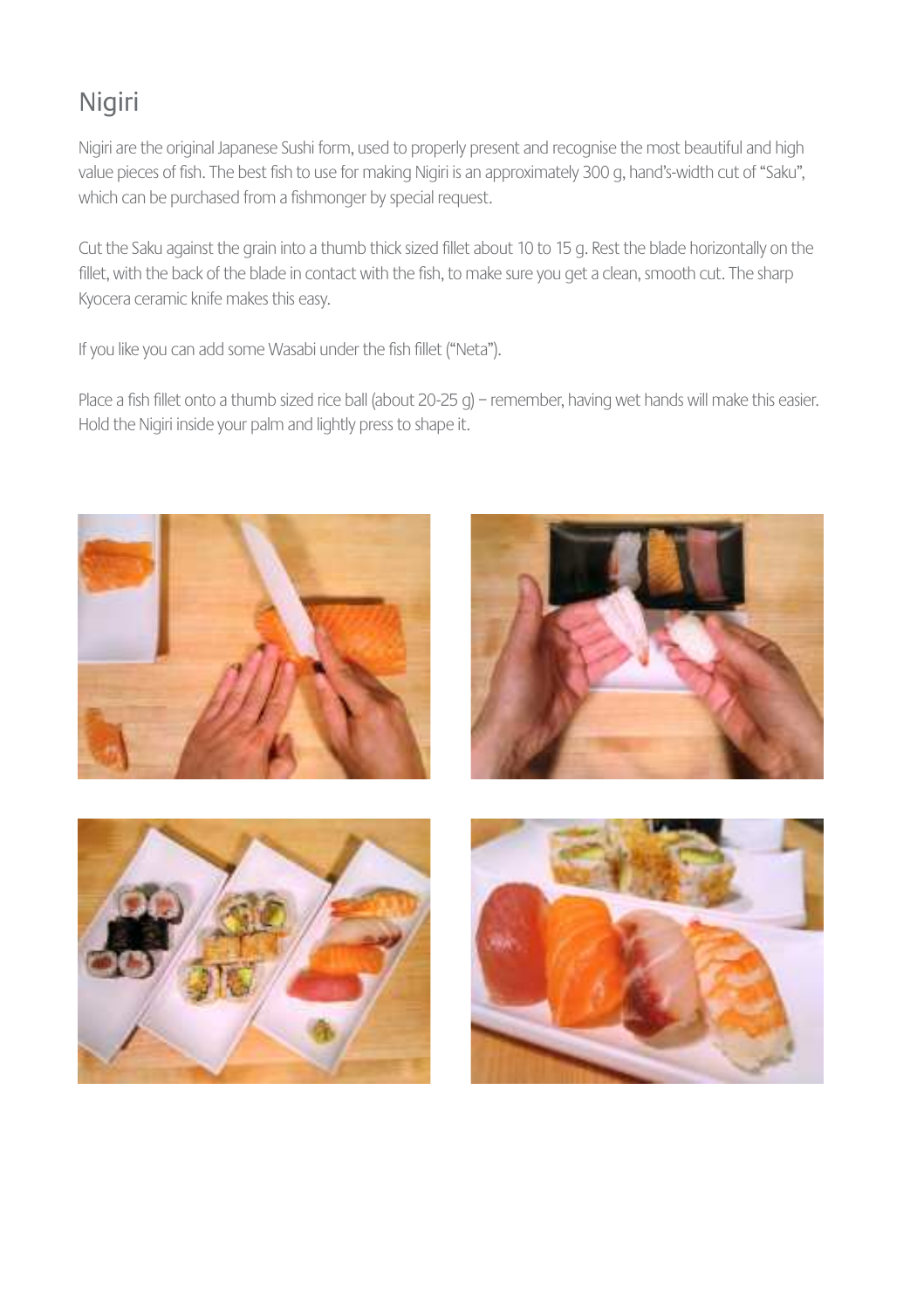#### WHY KYOCERA CERAMICS



Hand-sharpened, finely honed blade made of zirconia ceramics



High-tech material with superior edge retention



Dense and smooth blade surface allows for absolutely precise cuts



Ultra-light knife with an ergonomic handle



Blade is extremely hard and corrosion-free, but at the same time extremely flexible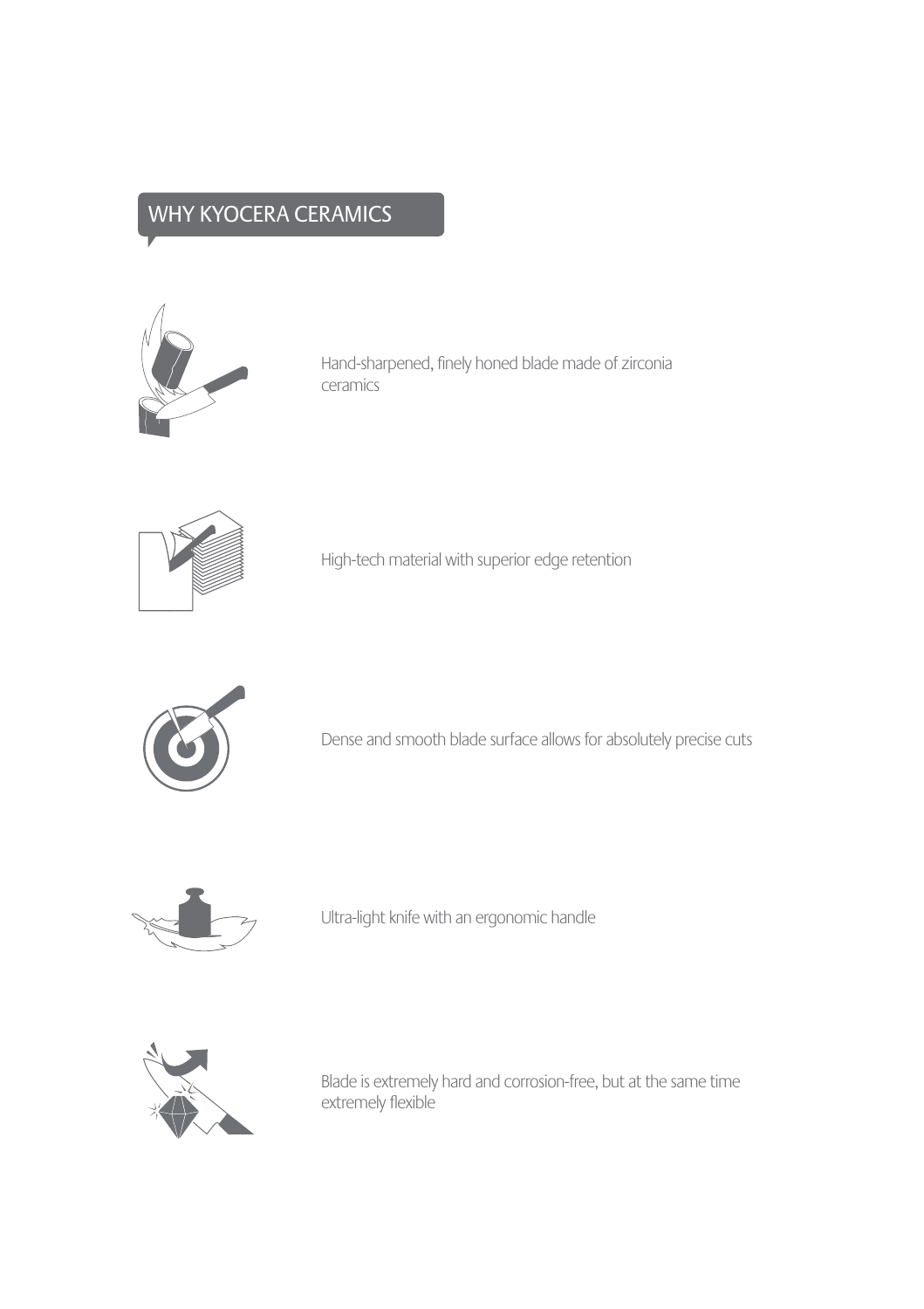#### DO'S + DONT'S

The special properties of Kyocera ceramic knives make cooking a true delight. To ensure that you have many years of pleasure from our high-quality knives, please note the following advice:

- $\rightarrow$  ceramic knives are easy to clean and are best cleaned by hand.
- If Knives with plastic handles are generally suitable for dishwashers.

Please ensure, however, that the blades are stored so that they are

protected against knocks.

- $\rightarrow$  Only use cutting boards made of wood or plastic.
- $\rightarrow$  Do not use ceramic knives for levering, chopping, boning or

cutting frozen food.

- `` Do not let the blade fall on a hard surface.
- **>** Store the knives in a knife block or other safe place.

We recommend using a Kyocera blade protector for this purpose.

You can find further tips at www.kyocera.eu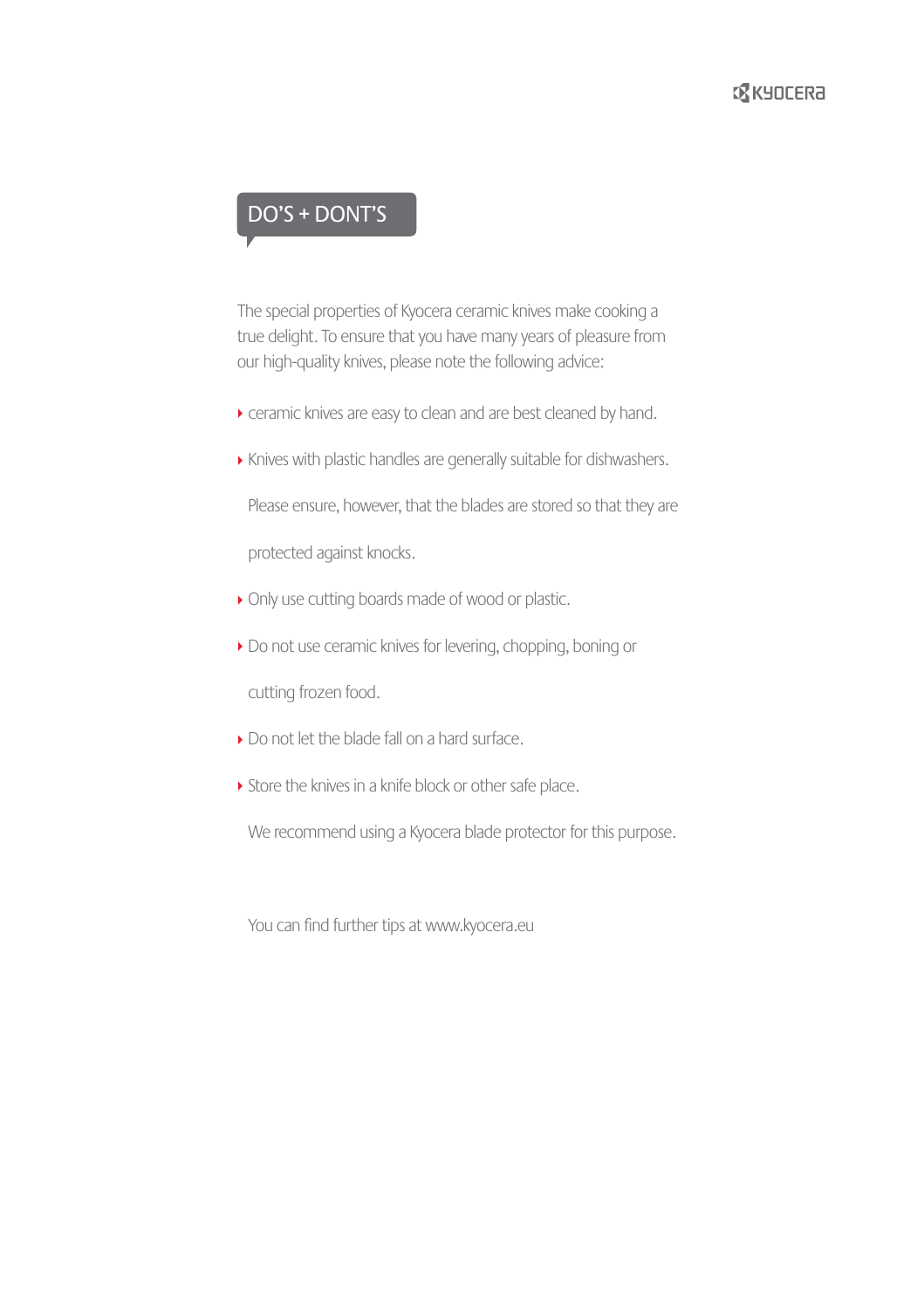

Kyocera ceramic knives retain their exceptional sharpness for an extremely long time. Should they no longer satisfy your needs after years of use, the knives can be easily resharpened with special diamond grinding wheels. Here you can either use our diamond grinders or take advantage of our authorised Kyocera resharpening service for an expert result.

Further information is available at www.kyocera.eu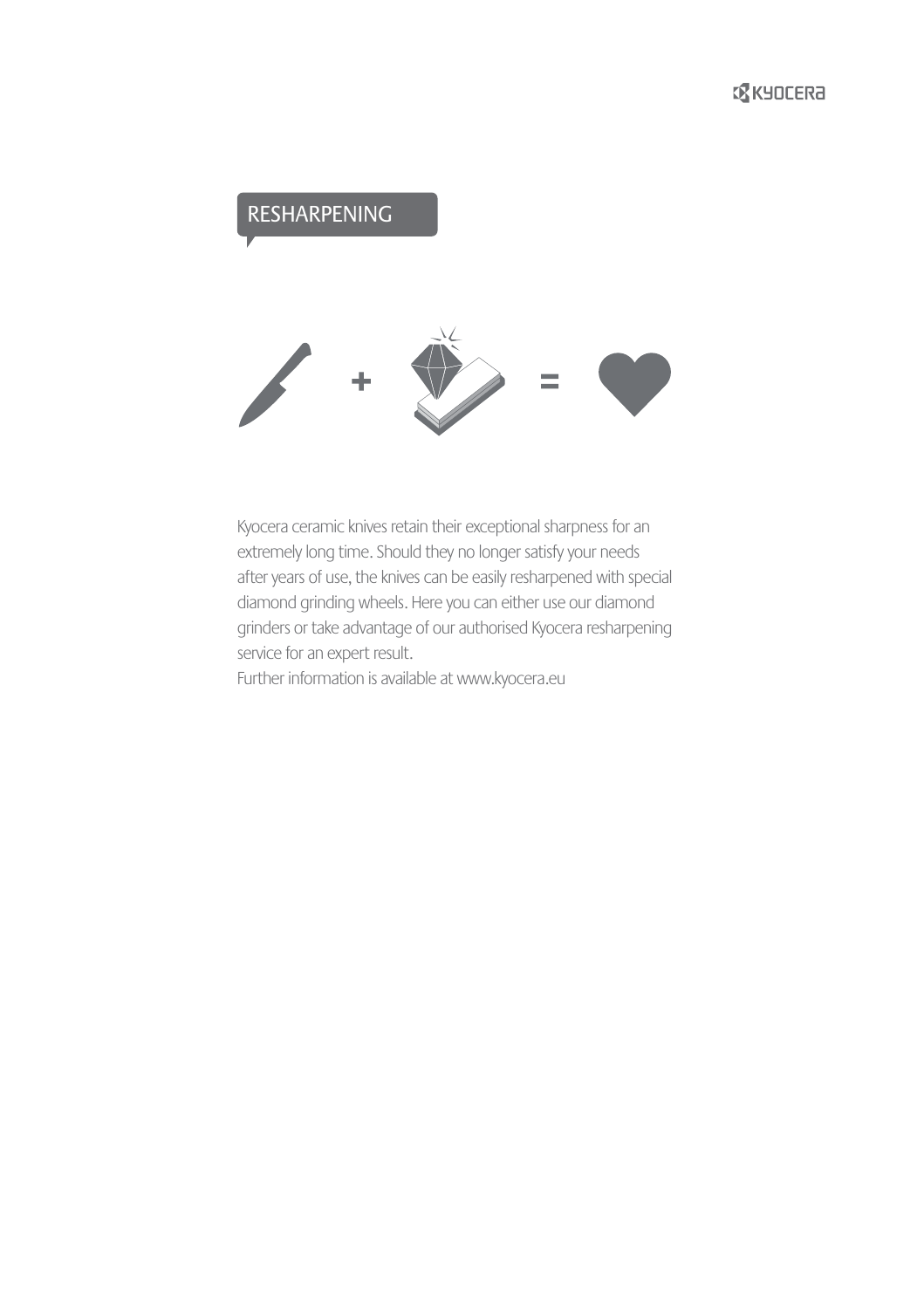